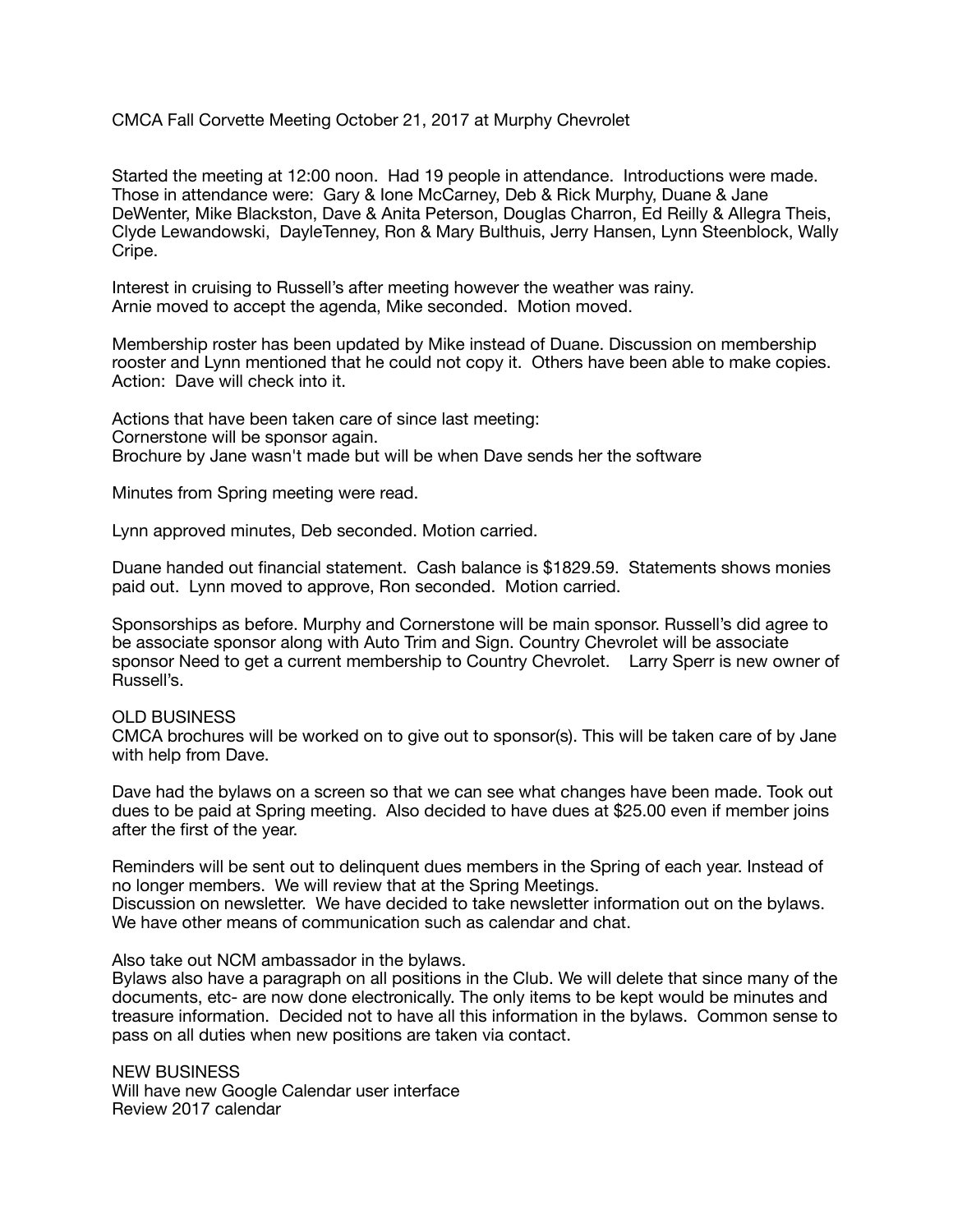Russell's will be Christmas Party hosted by McCarneys December 28th, 2017.

2018 Schedule January 13th Chili Challenge hosted by Doris and Arnie Mead

May 9th for garbage pick up 9am May 5th for Spring Meeting May 20th for Sunday Cruise, McCarneys will host.

JUNE

June 7-9 Corvette Adventures. Lynn will be in charge Murphys, Lynn, DeWenters, Meads, Bulthuis, Petersons, Mccarney's,

Liberty Block Party 22nd of June? Hosted by Mccarney tbd Freedom Run? Tbd. Arnie will be in charge

NCM will be having a celebration in 2019. Ron and Arnie will be in charge of leading a caravan to Bowling Green

**JULY** 17-19 Hot Summer Nites (Sioux Falls) 8, 22, 29 Sunday night cruise? Depending on volunteers

## AUGUST

Lynn and Ron asked if there was interest in going to Breckinridge CO for a week plus. Possible in August TBD

SEPT DeWenters will put together a FALL Run

Election:

Duane nominated Arnie for President, Gary for VPres, Mary for secretary, and Duane for treasurer. Seconded by Ed

Discussion on tech position which Dave is not interested in just that position. He is interested in continuing but needs to see himself also as President. Mike brought up the idea of keeping Dave on until we find out on costs of running the email, web site etc- and then make decisions at a Spring Meeting in 2018. The decision of Dave being President and tech will be made at that time. Also talk about changing the bylaws or not changing them. Need all the information to make a decision. So now Mike suggested that between himself and Dave could find out costs and what would be the best decision. Original motions of Arnie for President, Gary for VP, Mary for secretary and Duane for treasurer was rescinded. Ron Charron made a motion that Dave stay as President and Arnie as VP and others as stated before. Jerry seconded. Motion carried. We will make an informed decision at a date TBD. (Spring Meeting). There was more discussion and Lynn asked for specific list of duties that an IT person would do for our club and cost to the club.

Arnie made motion to adjourn and Ed seconded Meeting adjourned at 1:50PM Many people drove to Russells' in Big Lake.